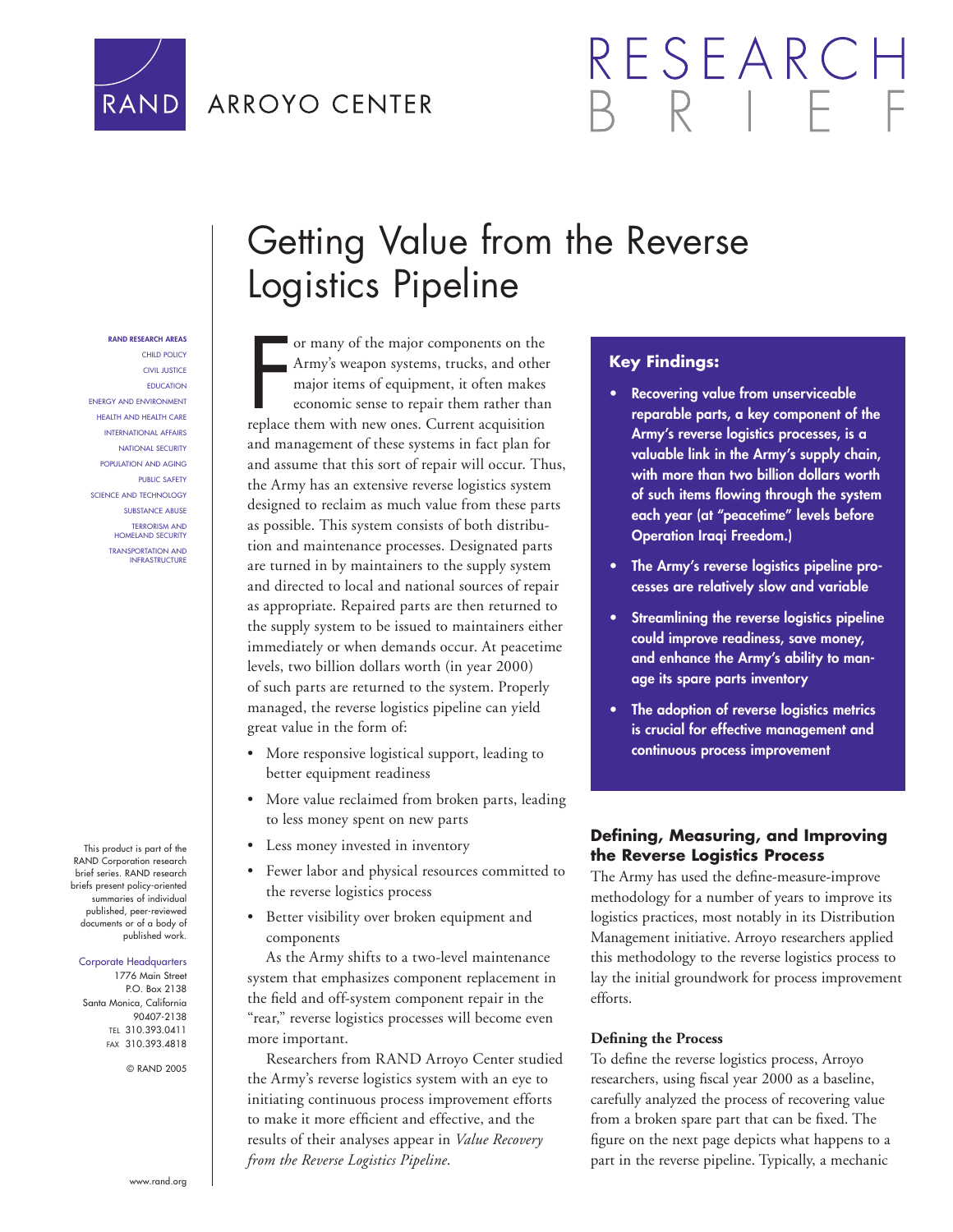

turns in an unserviceable part to the unit supply activity, from which it moves through various processes and organizations until it reaches one of three endpoints (those shaped like a stop sign in the diagram). If it is serviceable or returned to that condition by local repair activities, it will be returned to local stocks for reissue when needed. Or it could be disposed of (Defense Reutilization and Marketing Office: DRMO in the diagram) if it cannot be fixed, costs too much to fix, or is simply no longer needed and is not economical to send elsewhere. Or it could go to centralized, national stock to await induction into a repair program.

#### **Measuring the Process**

For measurement purposes, the reverse logistics process begins when a soldier turns in the unserviceable part, and it ends when the part is fixed, condemned, or sent to national-level inventory to await induction into a repair program. Arroyo researchers developed metrics to monitor overall reverse logistics process time, along with process segment metrics covering all elements of the system to diagnose the sources of problems and identify opportunities for improvement. Additional metrics show the percentage of repairs completed at each type of repair activity, reflecting the ability of the processes to reclaim value from unserviceable parts.

In FY00, the total reverse logistics time for items that were repaired below depot level and returned to serviceable stocks averaged just over 33 days. Items that were condemned and disposed of averaged 28 days to process, and items that were sent to depot level for repair averaged over 82 days for movement to national inventory locations where they await repair induction. Of note, the reverse logistics process was found to be much slower and more variable than the forward process, suggesting opportunity for improvement.

Process segment metrics enable the identification of potential specific improvement areas. In 2000, for example, it took on average 6 days for units to move unserviceable parts to forward support battalions (FSBs), with half of the parts taking two days or less and 5 percent of the parts taking more than 21 days. Items sent from FSBs to general support (GS) level took an average of 17 days from departure to receipt, with a 95th percentile of over 60 days. For parts entered into repair at GS level (either installation maintenance activities or GS repair units) and successfully repaired, it took, on average, 70 days to complete this process. And time from shipment from GS level to a depot took an average of 62 days.

#### **Improving the Process**

Arroyo researchers defined improvement as the timely movement of materiel to minimize the amount of inventory investment and improve logistics responsiveness; the minimization of the resources, such as manpower, devoted to the process; and maximizing the portion of economically favorable repairs that are completed. The focus must fall on recovering value in a timely, efficient, and effective way, not just moving or piling up broken parts. Repairing parts and returning them rapidly to the inventory means that the Army does not have to keep as many in stock to ensure an acceptable level of satisfaction for customer demands. Thus, the Army can sustain the readiness of its fighting units at less cost.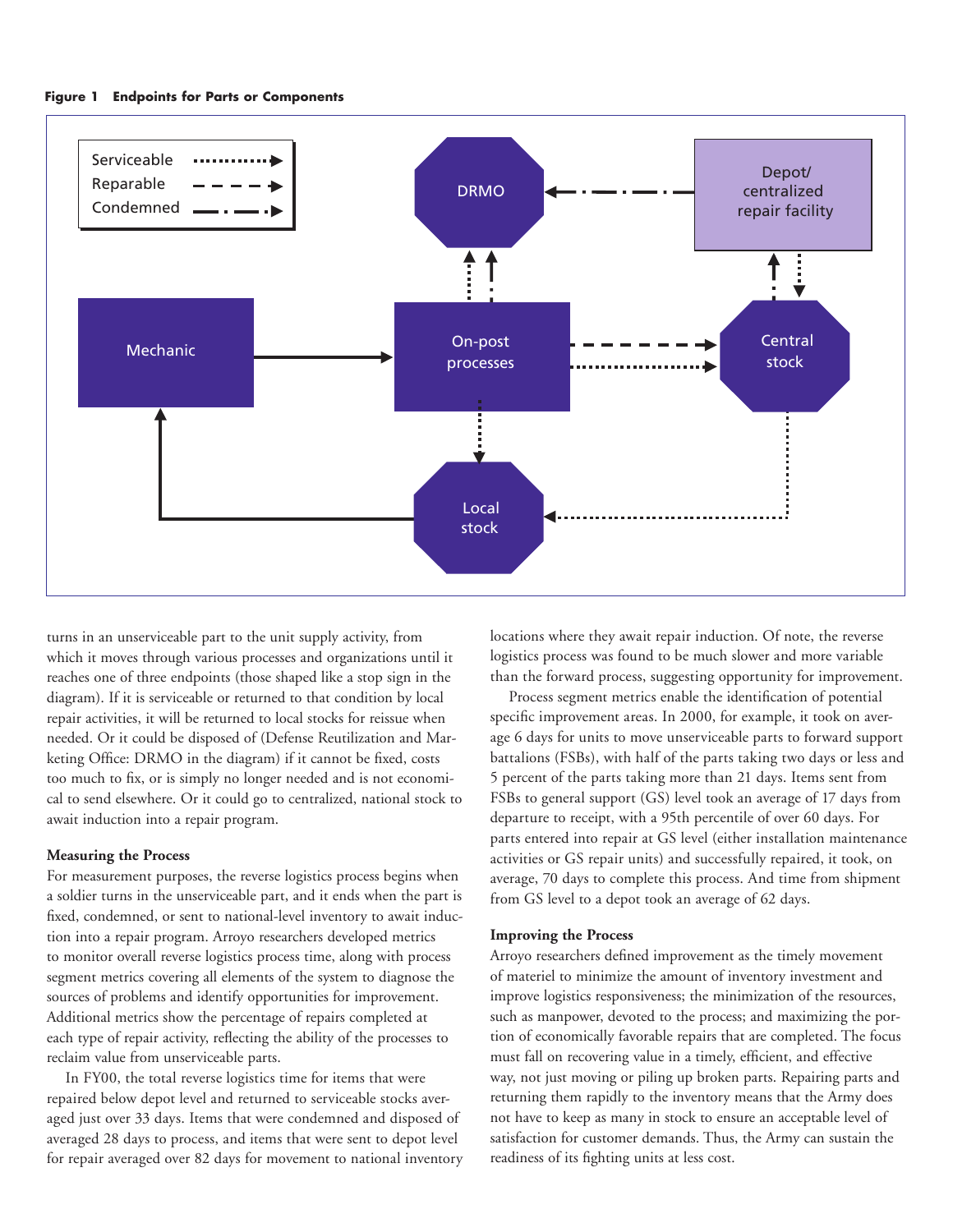#### **Recommendations**

Arroyo researchers suggested the following as ways to improve the reverse logistics process.

**Streamline turn-in procedures.** Turn-in requirements appear to slow the process. Areas the Army should investigate for improvement include the documentation required, cleaning, draining and safety requirements, and packaging requirements and practices.

**Route items with an eye to what happens to them next.**  Army single stock fund requirements may cause an item to go to an intermediate organization, such as a "retrograde yard," even if it is going to be repaired elsewhere. Speedy delivery of the part to the location that can repair it has potential advantages, ultimately leading to the application of "pull" system techniques emphasized by lean value chain thinking.

**Integrate the forward and reverse pipelines.** Integrating the two pipelines may offer better efficiency and possible cost savings. Economies of scale may also be possible. The Army should study the opportunities for combining the delivery of serviceables with the return of unserviceables, perhaps using hub-and-spoke or "milk run" networks with routinely scheduled transportation of retrograde items.

**Explore the potential of commercial software applications**  or techniques for improving reverse flow management. Industry has used software to automate the return process, thus reducing expenses and potential errors. One company reduced the hours required to process return pickups by about 70 percent using an Internet-based return system. The Army might also be able to achieve substantial reductions.

Align financial incentives with improvements. Financial incentives such as credit policies, transportation fee structures, and surcharges need to line up with and support decisions to improve the flow of damaged parts. Discussion between Army Materiel Command (AMC), Defense Logistics Command (DLA), and Installation Commands may lead to win-win agreements. Such issues are inherent in influencing the behavior of those involved in the reverse supply chain.

Responsive repair capability and timely throughput are the keys to improve flow through the reverse logistics pipeline. A broad range of activities needs to be examined to identify the specific ways to achieve these two goals. But they are worth pursuing because the benefits could be substantial, and the most important one is the improved readiness of combat units.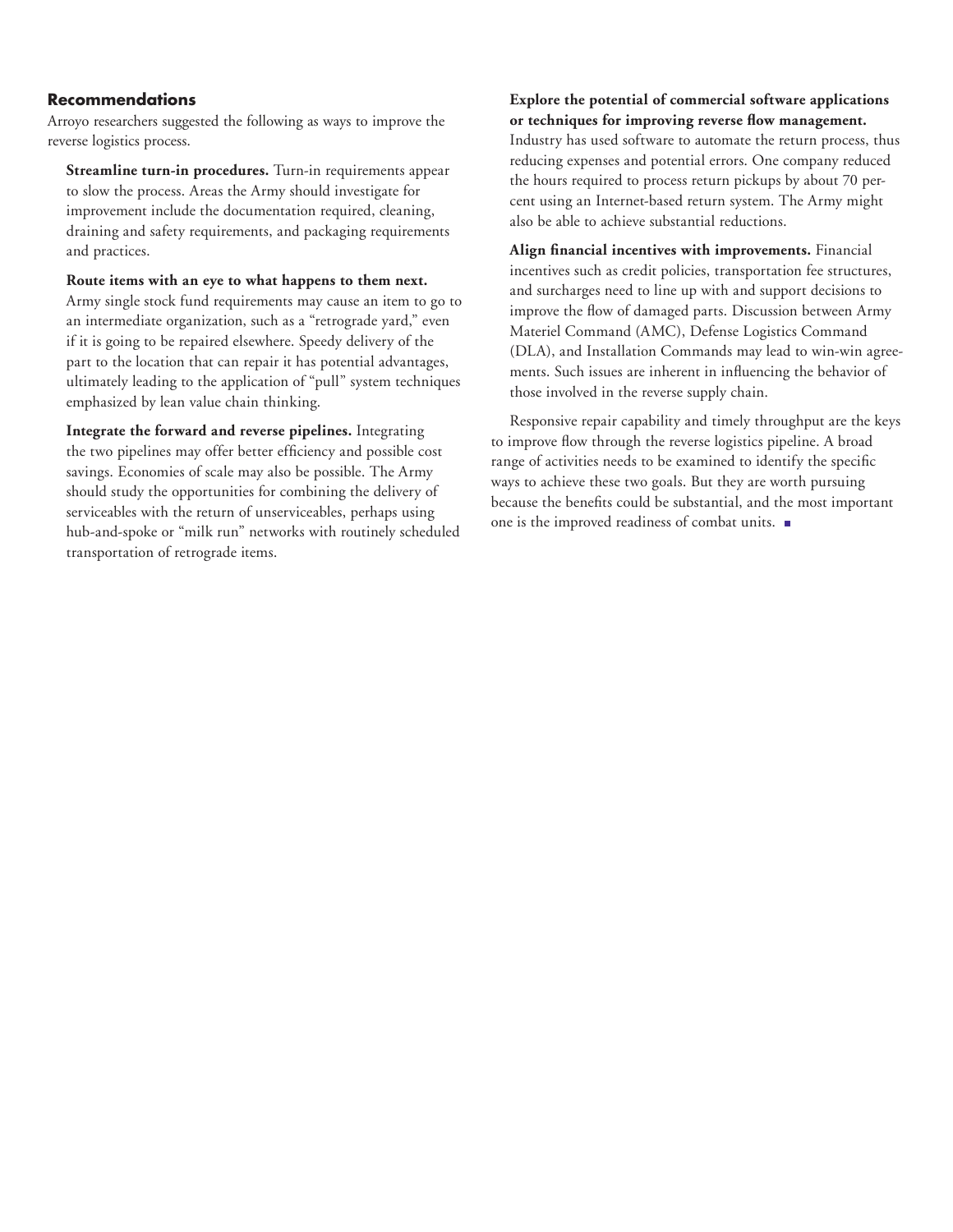#### **Related Publications**

Mark Y. D. Wang, *Accelerated Logistics: Streamlining the Army's Supply Chain*, MR-1140-A, 2000. http://www.rand.org/publications/MR/MR1140/

*CWT and RWT Metrics Measure the Performance of the Army's Logistics Chain for Spare Parts*, RB-3035-A, 2003. http://www.rand.org/publications/RB/RB3035/index.html

Eric Peltz, John M. Halliday, and Steven Hartman, *Combat Service Support Transformation: Emerging Strategies for Making the Power Projection Army a Reality*, DB-425-A, 2002. http://www.rand.org/publications/DB/DB425/

Eric Peltz et al., *Diagnosing the Army's Equipment Readiness: The Equipment Downtime Analyzer*, MR-1481-A, 2002. http://www.rand.org/publications/MR/MR1481/.

Ken Girardini et al., *Dollar Cost Banding: A New Algorithm for Computing Inventory Levels for Army SSAs*, MG-128-A, 2004. http://www.rand.org/publications/MG/MG128/

*Improved Inventory Policy Contributes to Equipment Readiness*, RB-3026-A, 2001. http://www.rand.org/publications/RB/RB3026/index.html

John R. Folkeson and Marygail K. Brauner, *Improving the Army's Management of Reparable Spare Parts*, MG-205-A, 2005.

Ronald D. Fricker and Marc L. Robbins, *Retooling for the Logistics Revolution: Designing Marine Corps Inventories to Support the Warfi ghter*, MR-1096-USMC, 2000. http://www.rand.org/publications/MR/MR1096/

Ellen Pint et al., *Right Price, Fair Credit: Criteria to Improve Financial Incentives for Army Logistics Decisions*, MR-1150-A, 2002. http://www.rand.org/publications/MR/MR1150/

Marc L. Robbins, Patricia M. Boren, and Kristen Leuschner, *The Strategic Distribution System in Support of Operation Enduring Freedom*, DB-428-USTC/DLA, 2004. http://www.rand.org/publications/DB/DB428/

John Dumond et al., *Velocity Management: The Business Paradigm That Has Transformed U.S. Army Logistics*, MR-1108-A, 2001. http://www.rand.org/publications/MR/MR1108/

RAND Offices Santa Monica • Washington • Pittsburgh • New York • Doha • Berlin • Cambridge • Leiden

This research brief describes work done for RAND Arroyo Center documented in *Value Recovery from the Reverse Logistics Pipeline*, by David Diener, Eric Peltz, Art Lackey, Darlene J. Blake, and Karthik Vaidyanathan, MG-238-A (available at http://www.rand.org/publications/MG/MG238/), 2004, 86 pp., \$20.00, ISBN: 0-8330-3679-3. MG-238-A is also available from RAND Distribution Services (phone: 310.451.7002; toll free: 877.584.8642; or email: order@rand.org). The RAND Corporation is a nonprofit research organization providing objective analysis and effective solutions that address the challenges facing the public and private sectors around the world. RAND's publications do not necessarily reflect the opinions of its research clients and sponsors. RAND<sup>®</sup> is a registered trademark.